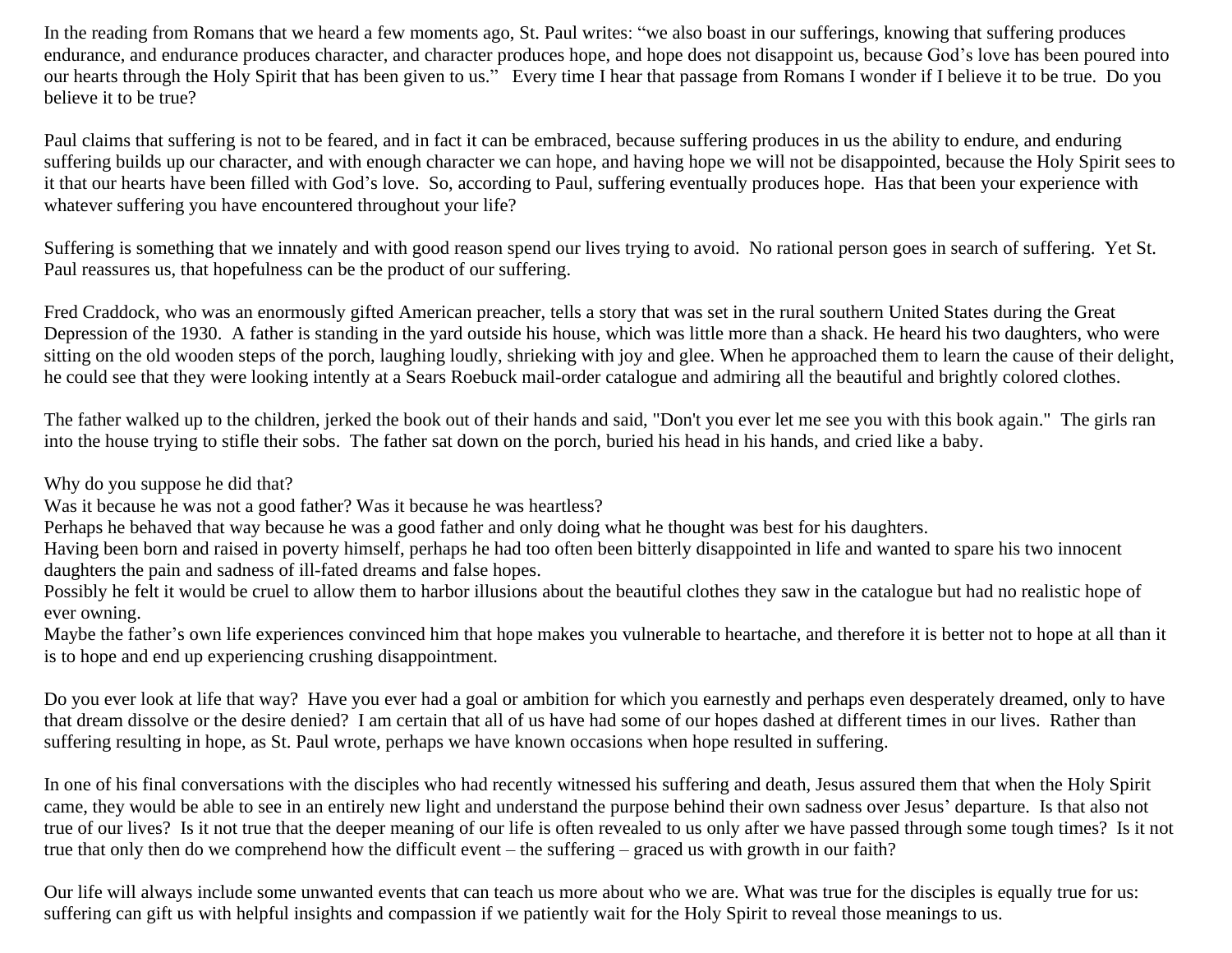When we begin our worship service as we did today by singing words such as "Holy, holy, holy! Lord God Almighty! God in three Persons, blessed Trinity," it is a pretty good indication that today is Trinity Sunday, which always falls on the first Sunday after Pentecost. Over the decades I have probably read or heard hundreds of attempts by Christian theologians and preachers and commentators to explain the Trinity, but I am not sure that I am much farther ahead for all their attempts.

I can at least mouth the official doctrinal explanation, namely that the Trinity refers to three very distinct Persons - Father, Son, and Holy Spirit, or if you prefer, God the Creator, Redeemer, and Sanctifier. Each of the Persons is God. God the Father is God; Jesus the son is God; and the Holy Spirit is God. As we sang: "God in three persons, blessed Trinity." The Trinity is not three separate individuals who together make one God, or three different Gods joined together. No, there is one and only God.

Let's be honest: our trinitarian God – God in all God's fullness – is largely incomprehensible to us. God is vaster than we can ever hope to wrap our little human minds around. But here is the good news. Any time that we try to make sense of the Trinity, we are expanding our understanding of God, and that should be a long-life exercise for all of us. Because if our understanding of God, our image of God, our connection to God, is the same today as it was yesterday, or last month, or last year, or 10 years ago, then we are shortchanging ourselves. In our ongoing quest to understand God, we should never limit God, never restrict God, never confine God's goodness, God's greatness, God's grace, or God's love.

Even if at times we are confused by parts of holy scripture, uncertain about some Christian teachings and practices that do not make complete sense to us, we should nevertheless persist in our prayers and persist in our daily attempts to live to the very best of our abilities as Christ taught us to live. All that really matters is that God will know that we are doing are best to live faithfully and hopefully.

Once upon a time there was a bishop who had oversight of a large diocese. This bishop decided to visit every parish in his diocese. He spent several years travelling the diocese on horseback, until finally he had seen every parish. Or so he thought, because someone then reminded him that his diocese also included a tiny chapel on a remote island far out to sea. Faithful to his mission, the bishop chartered a boat and set sail for the island. Upon landing, he discovered that the parish was a desolate spot inhabited only by three old men.

The bishop greeted them and began to question these isolated Christians about the orthodoxy of their faith. He wanted to see if they understood fully Christian teachings and doctrines such as the Trinity. The bishop also asked the three men, "How do you pray?" They replied, "We simply stand, holding hands like this." And the three old men clasped their hands, saying together the only prayer they knew: "You are three, we are three, have mercy upon us. Amen."

"What?" said the bishop. "This will never do. Don't you know the Lord's Prayer?" "No," said the hermits, "Please teach us, O holy man of God!" The bishop spent all afternoon teaching the absent-minded old hermits the Lord's Prayer, and when they had finally gotten it, he said his goodbyes, returned to the boat, and headed back out to sea, puzzling over these three old and very odd men on their remote island.

It grew dark, and as the bishop stood on the boat's deck looking out to sea, he noticed that far away a tiny point of light appeared to be coming from the island and towards the boat. As the light drew nearer, it grew brighter and brighter until the bishop could see that it was the three hermits, holding hands, running swiftly on top of the water, their beards flying in the wind and their faces radiant with the light of Christ. "O holy man of God, holy man of God!" the hermits called out to the bishop, "We have forgotten the prayer you taught us! Please teach us again so that we may pray rightly!"

The bishop, amazed at the spectacle answered, "On second thought, I think that the way you pray must be just fine!"